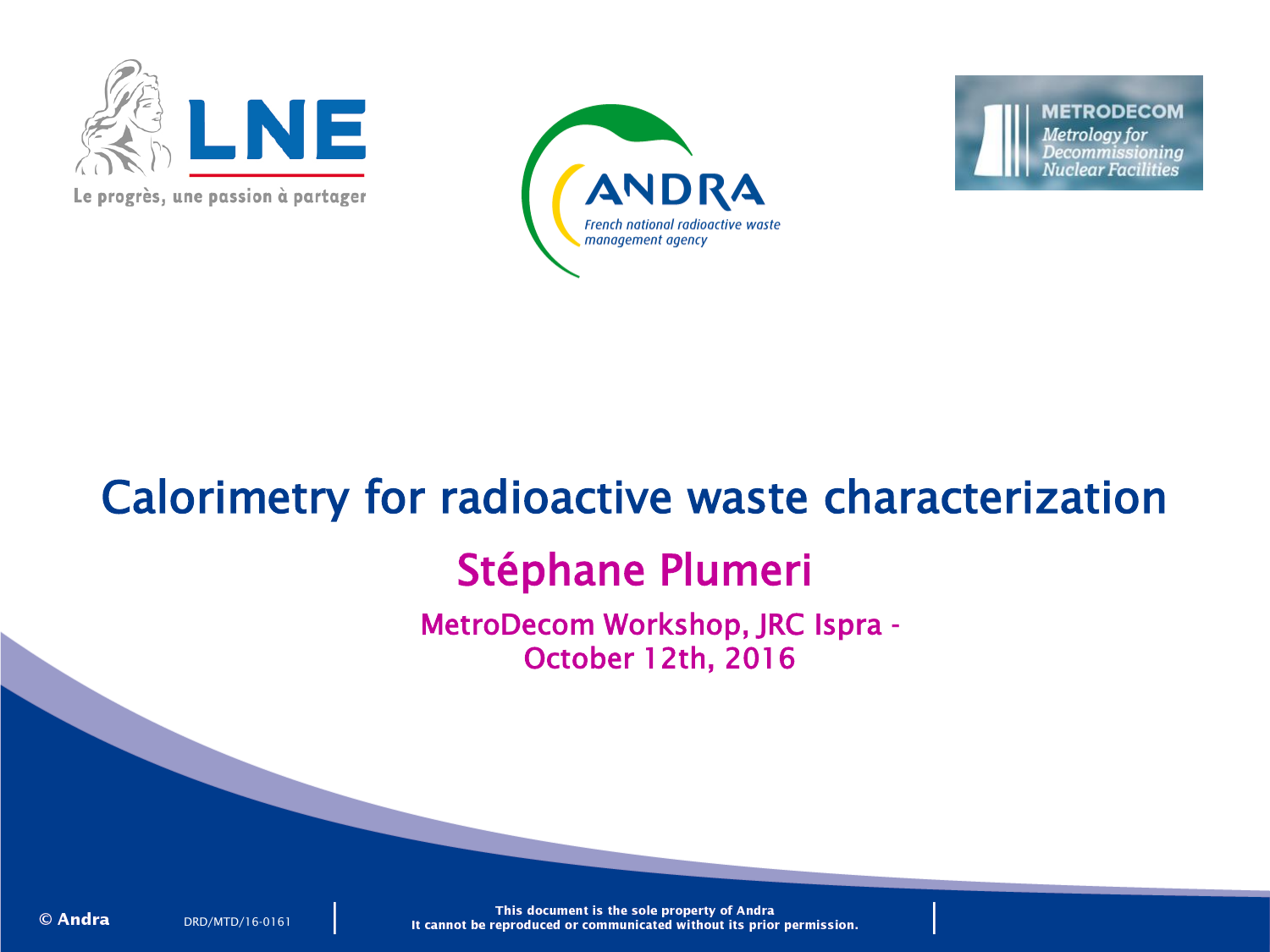

## Andra (National radioactive waste management agency)



This document is the sole property of Andra. DRD/MTD/16-0161 **12th, 2016 12th, 2016 12th, 2016 12th, 2016 12th, 2016 12th, 2016 12th, 2016 12th, 2016 12th, 2016**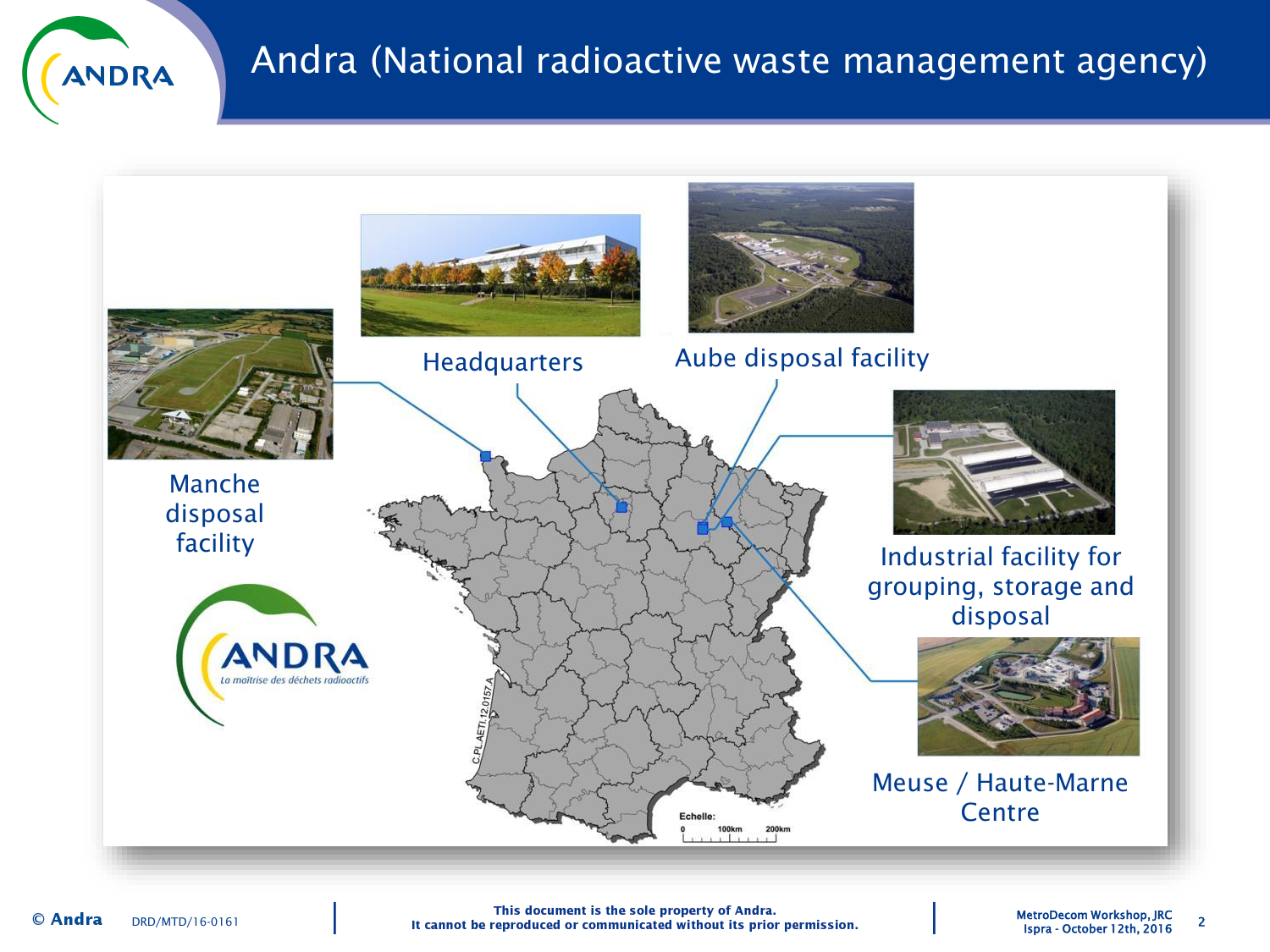

## French classification of radioactive waste & associated management solutions

|                                                 | Very-short-lived waste<br>containing radionuclides<br>with a half-life < 100 days | <b>Short-lived waste, whose</b><br>radioactivity comes mainly<br>from radionuclides with<br>a half-life $\leq$ 31 years | Long-lived waste, whose<br>radioactivity comes mainly<br>from radionuclides with<br>a half-life > 31 years |
|-------------------------------------------------|-----------------------------------------------------------------------------------|-------------------------------------------------------------------------------------------------------------------------|------------------------------------------------------------------------------------------------------------|
| <b>Very low-level</b><br>waste<br><b>(VLLW)</b> | Management by<br>radioactive decay<br><b>VSLW</b>                                 | Surface disposal (Cires waste collection, storage<br>and disposal facility)                                             |                                                                                                            |
| Low-level waste<br>(LLW)                        |                                                                                   | <b>Near Surface Disposal</b><br>(CSA waste disposal facility)                                                           | Near-surface disposal (research<br>ongoing under Section 3 of the<br>Act of 28 June 2006, codified)        |
| Intermediate-<br>level waste<br>(ILW)           |                                                                                   |                                                                                                                         | Deep geological disposal (research<br>ongoing under Section 3 of the<br>Act of 28 June 2006, codified)     |
| <b>High-level waste</b><br>(HLW)                | Not applicable*                                                                   | Deep geological disposal (research ongoing under<br>Section 3 of the Act of 28 June 2006, codified)                     |                                                                                                            |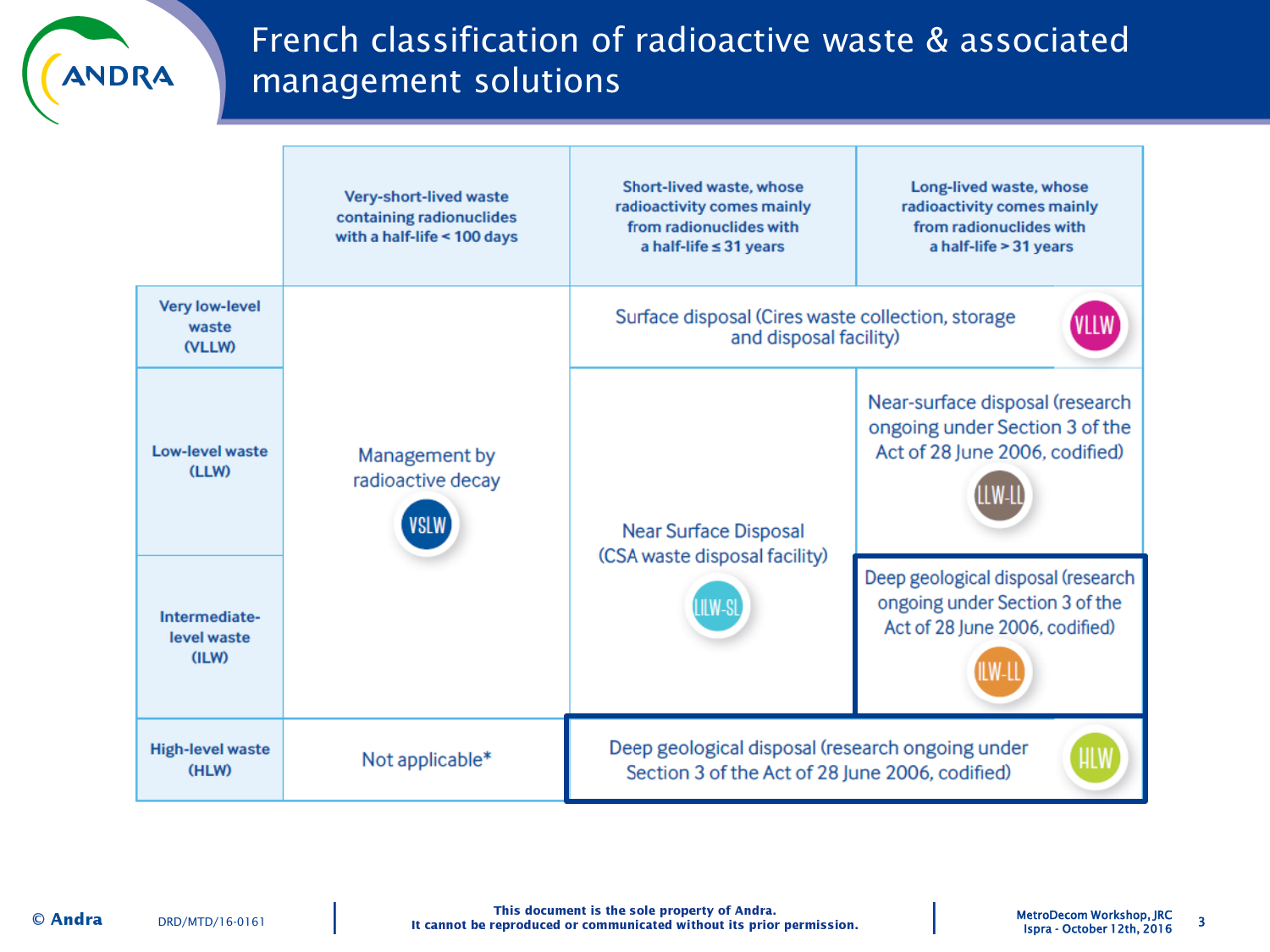

# **HIGH-LEVEL WASTE (HLW)**

It mainly arises from reprocessing spent fuel. Most of this waste is vitrified in stainless steel containers. Because of its high radioactivity (several  $10^9$  Bq/g) this type of waste gives off heat. It contains:

- short-lived fission products such as cesium-134 and cesium-137
- ◆ long-lived fission products such as technetium-99
- activation products and minor actinides, some of which have half-lives of several thousand years, such as neptunium-237





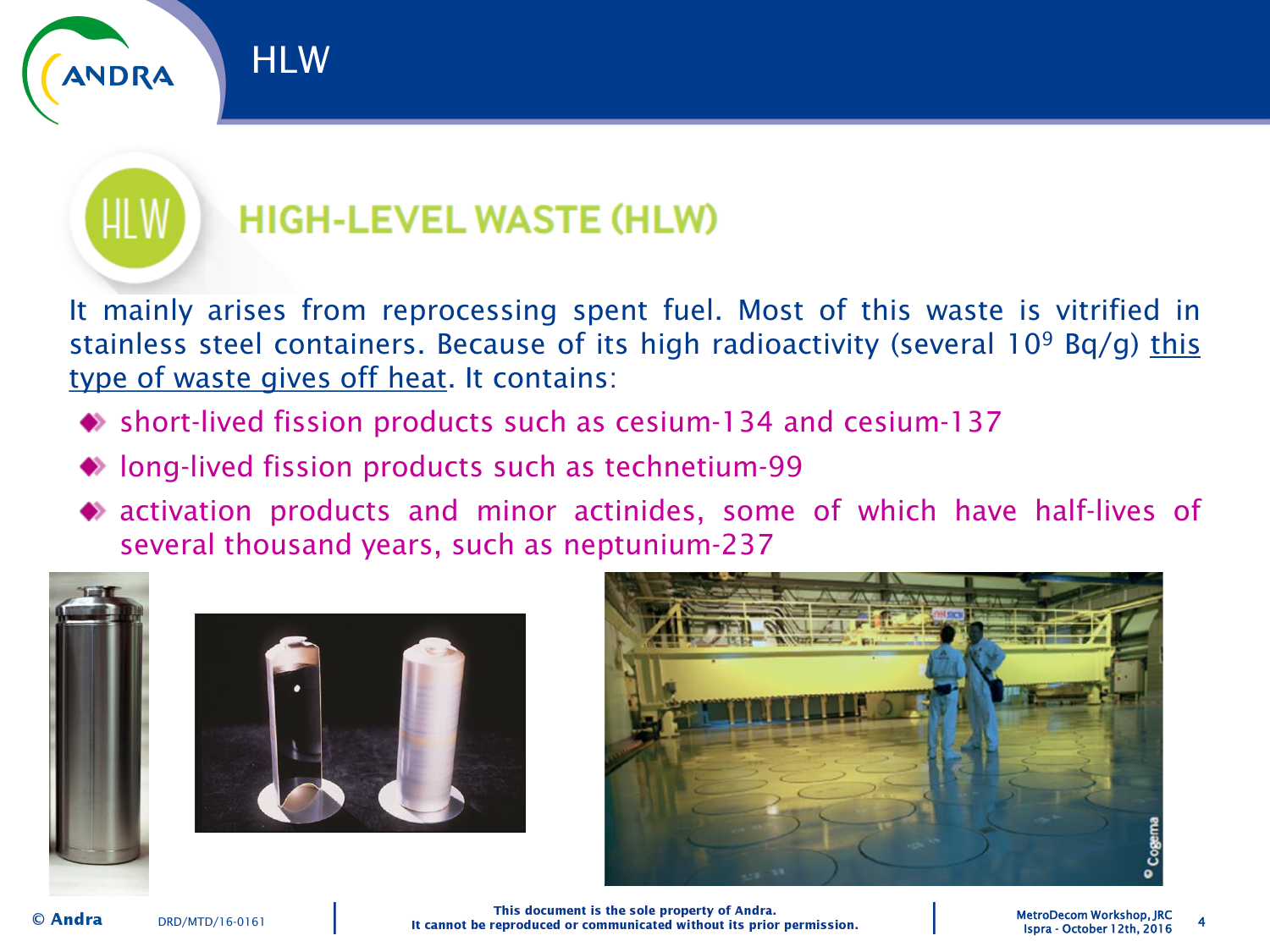

This waste mainly comes from spent fuel reprocessing and activities involved in the maintenance, operation and dismantling of nuclear plants.

- $\bullet$  structural waste from fuel assemblies (end caps and cladding hulls)
- ◆ technological waste (used tools, equipment, etc.)
- ◆ waste resulting from the dismantling of PWR plants

It is characterized by the presence of significant amounts of long-lived radionuclides such as nickel-63 (half-life: 100 years). Because of its high radioactivity (10<sup>6</sup>-10<sup>9</sup> Bq/g) some ILW-LL gives off heat.



ILW-LL





MetroDecom Workshop, JRC

© Andra

This document is the sole property of Andra.<br>Ispra - October 12th, 2016 It cannot be reproduced or communicated without its prior permission. [13th, 2016] Ispra - October 12th, 2016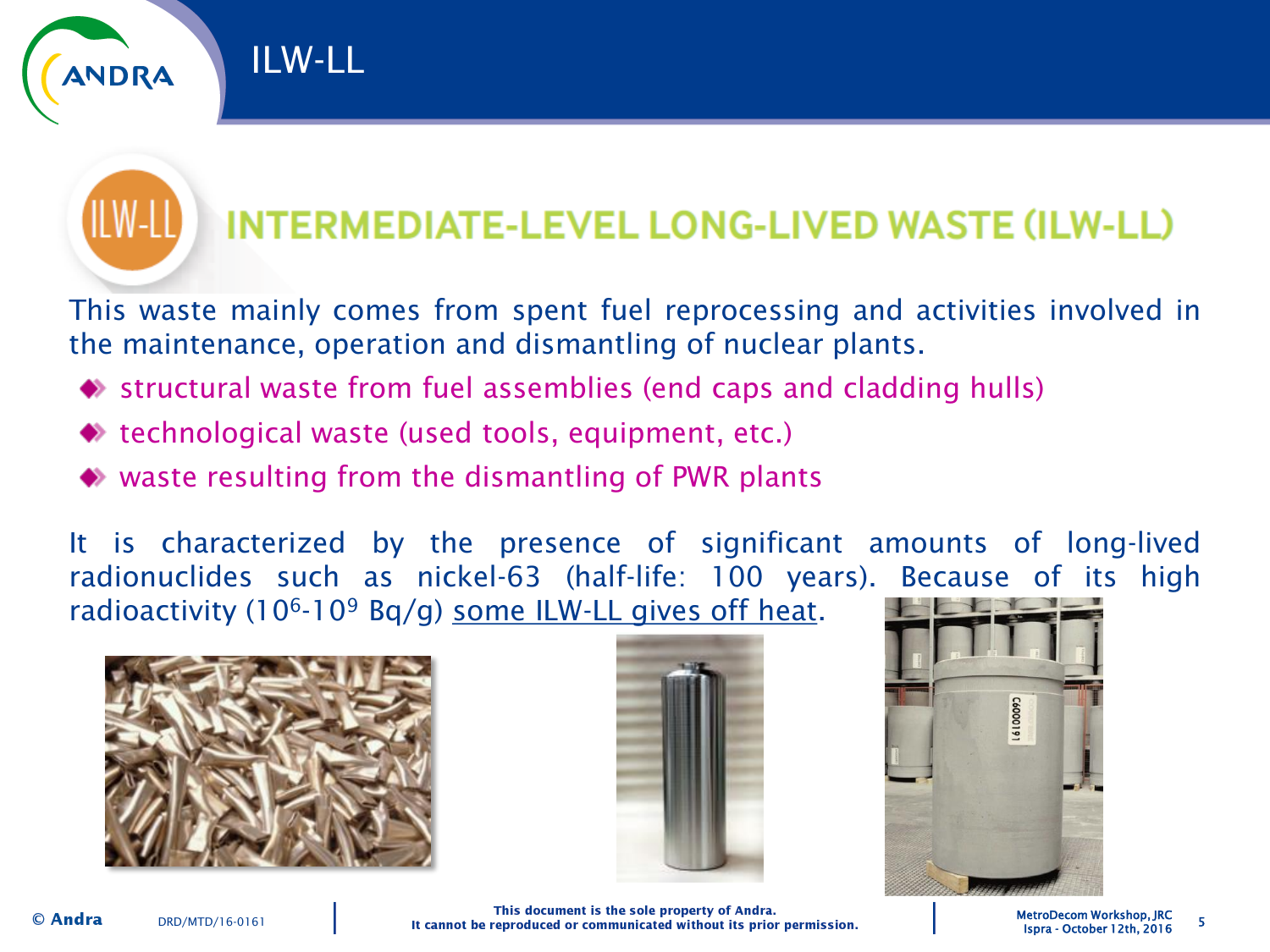

# HLW and ILW-LL packages

HLW and ILW-LL waste packages characteristics :

- ◆ Volume: 0.175 m<sup>3</sup>, 1.5 m<sup>3</sup> and 2 m<sup>3</sup>
- ◆ Geometry: cylinders
- $\blacklozenge$  Materials: stainless steel, except for the 2 m<sup>3</sup> containers that are concrete ones
- ◆ Weight: from 300 kg up to 6500 kg
- Dose rate: up to 100 Gy/h





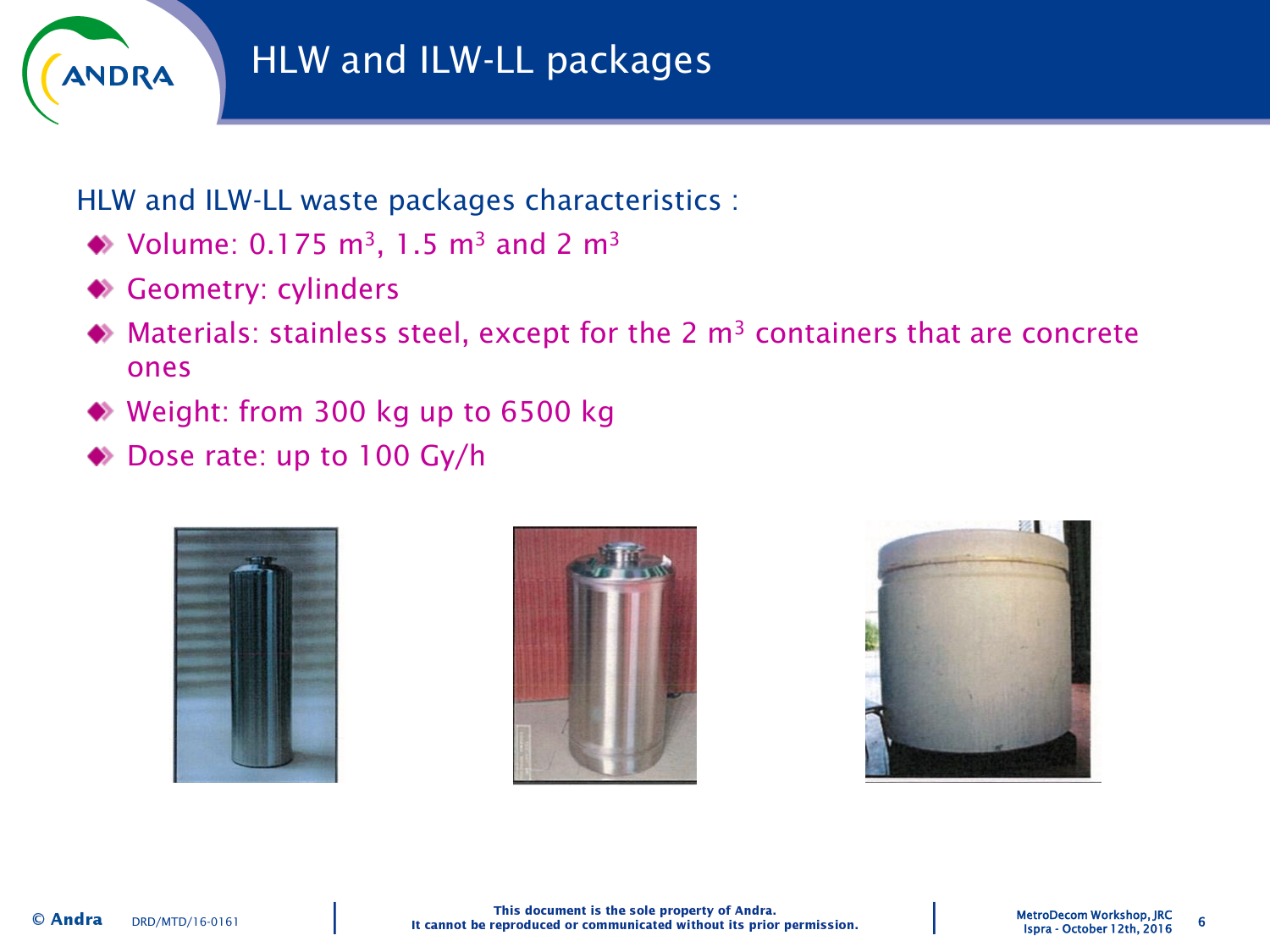# ANDRA

# Cigéo Project - geological deep disposal center for French radioactive waste

Cigéo will serve as a repository for highly radioactive long-lived waste (HLW) and intermediate-level long-lived (ILW-LL) waste.

- ◆ Start of operation is scheduled for 2025
- Wastes will be buried some 500 meters below ground in an impermeable argillaceous rock formation

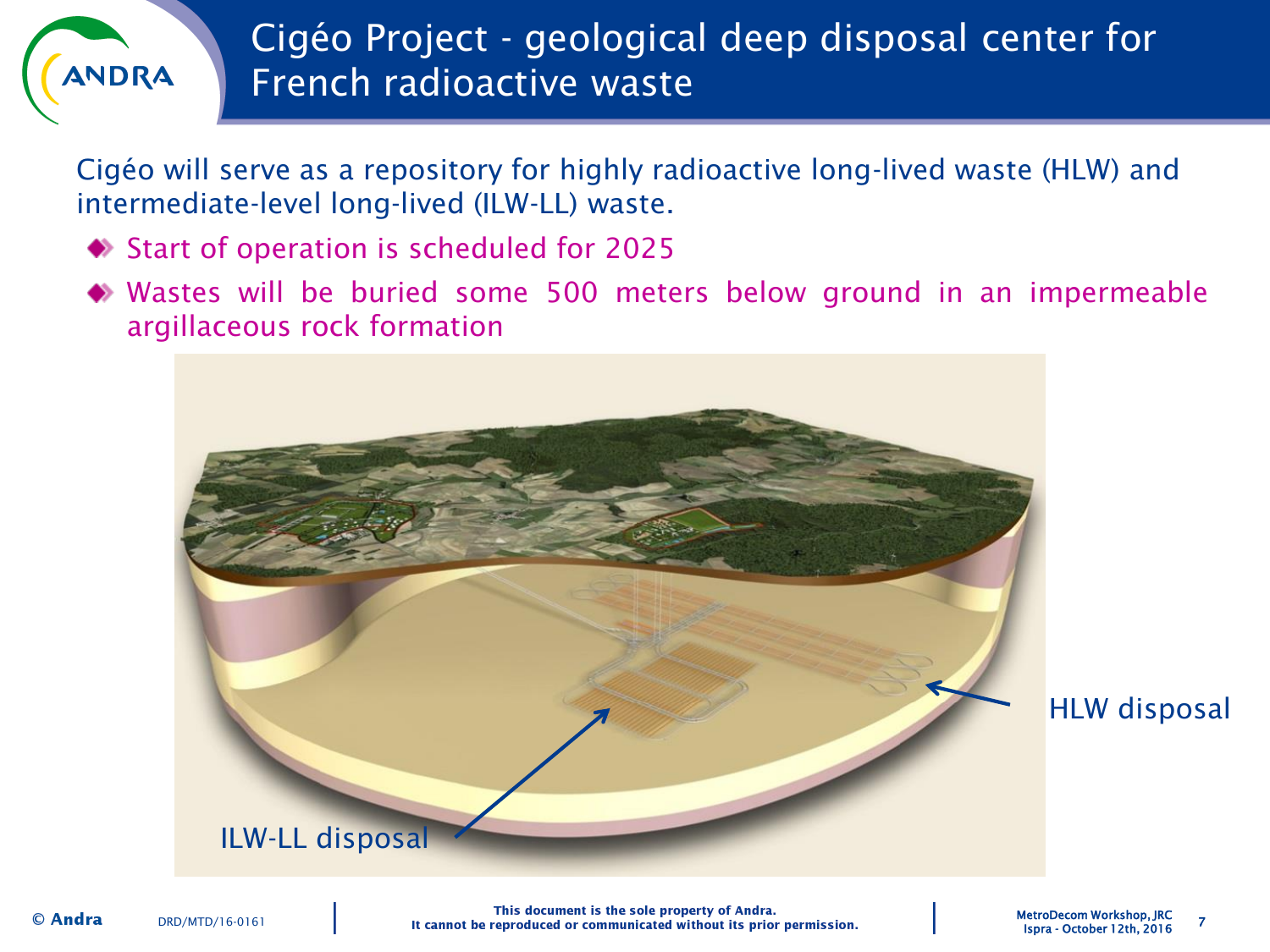

## Cigéo – HLW disposal concept



This document is the sole property of Andra.<br>18 It cannot be reproduced or communicated without its prior permission. [13th, 2016] Ispra - October 12th, 2016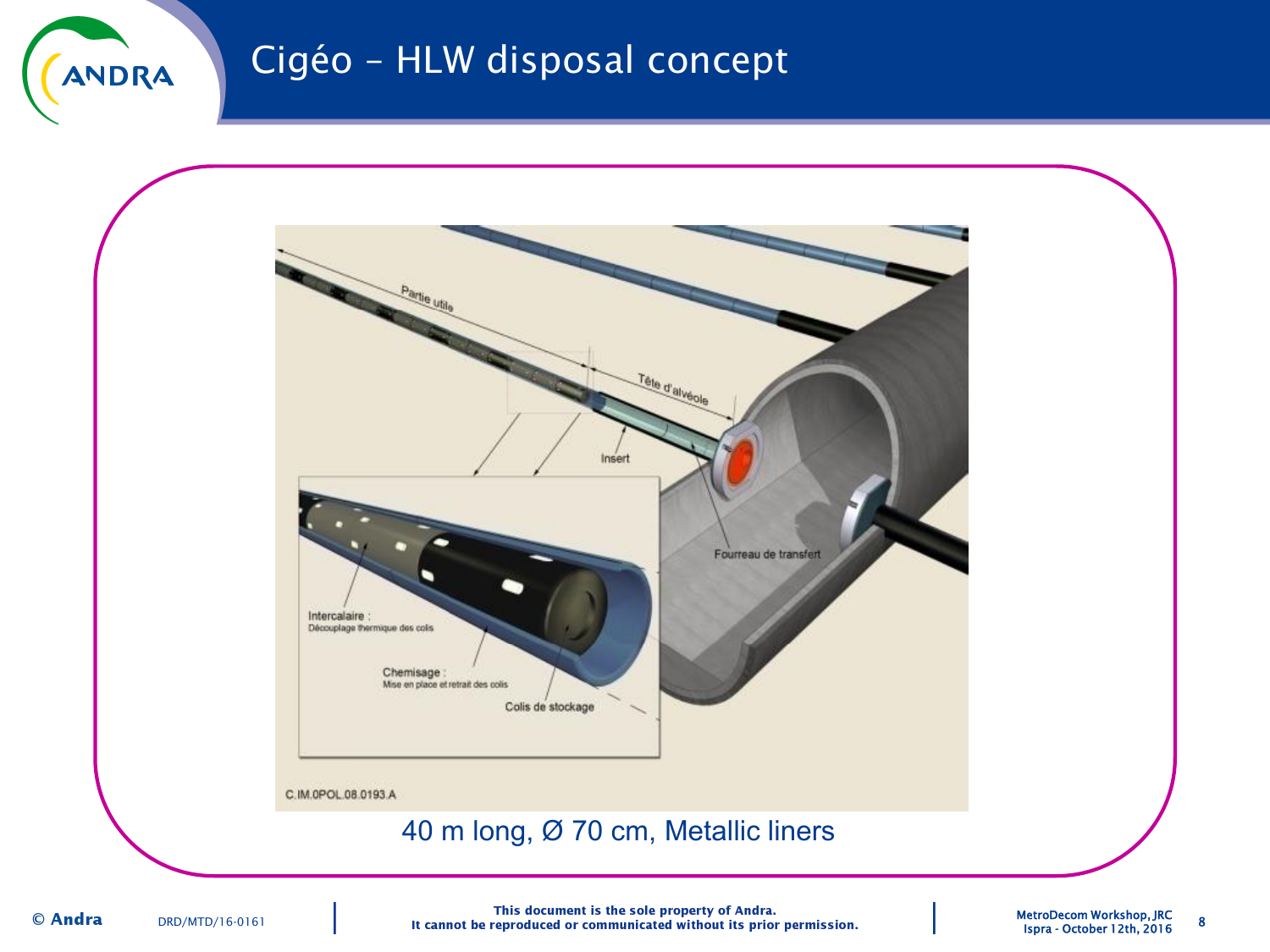

# Cigéo – ILW-LL disposal concept

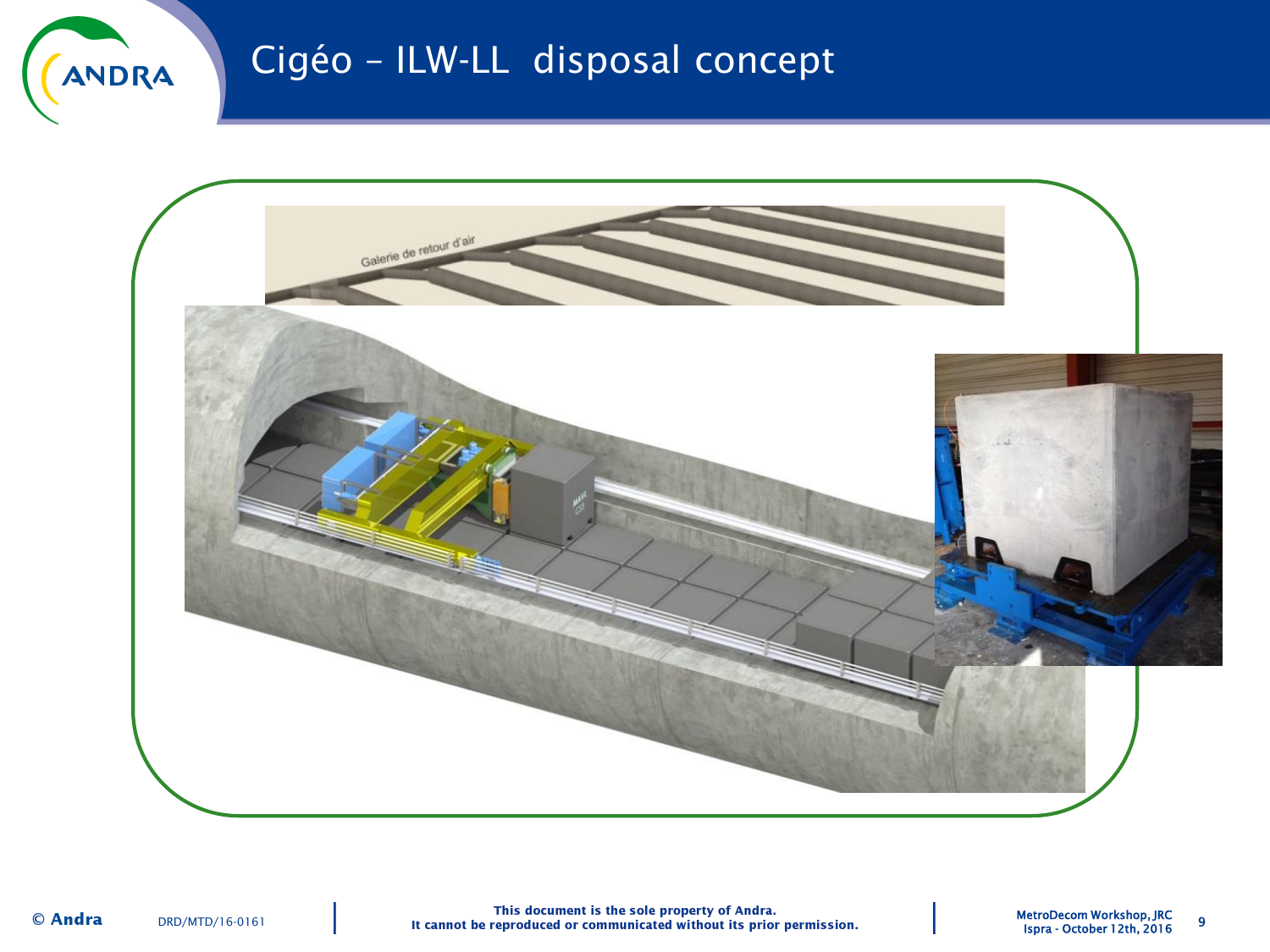

Cigéo concept implies two specific constraints on temperature:

- $\blacklozenge$  For HLW, argillaceous rock temperature must be  $\lt$  90 °C
- $\blacktriangleright$  For ILW-LL, concrete temperature must be  $<$  65 °C
- To maintain materials characteristics for radionuclides containment

That implies waste acceptance criteria (WAC) on radioactive waste packages.

WAC are not fixed yet. Present estimations are:

- $\bullet$  For HLW,  $P_{th}$  < 500 W/package at reception on the disposal
- $\bullet$  For ILW-LL,  $P_{th}$  < 15 W/package or 60 W/package at reception on the disposal depending on package conditioning

Andra will perform quality control inspection on radwaste package before storage:

To ensure the compliance of the radwaste characteristics with WAC

A method has to be defined to measure thermal power.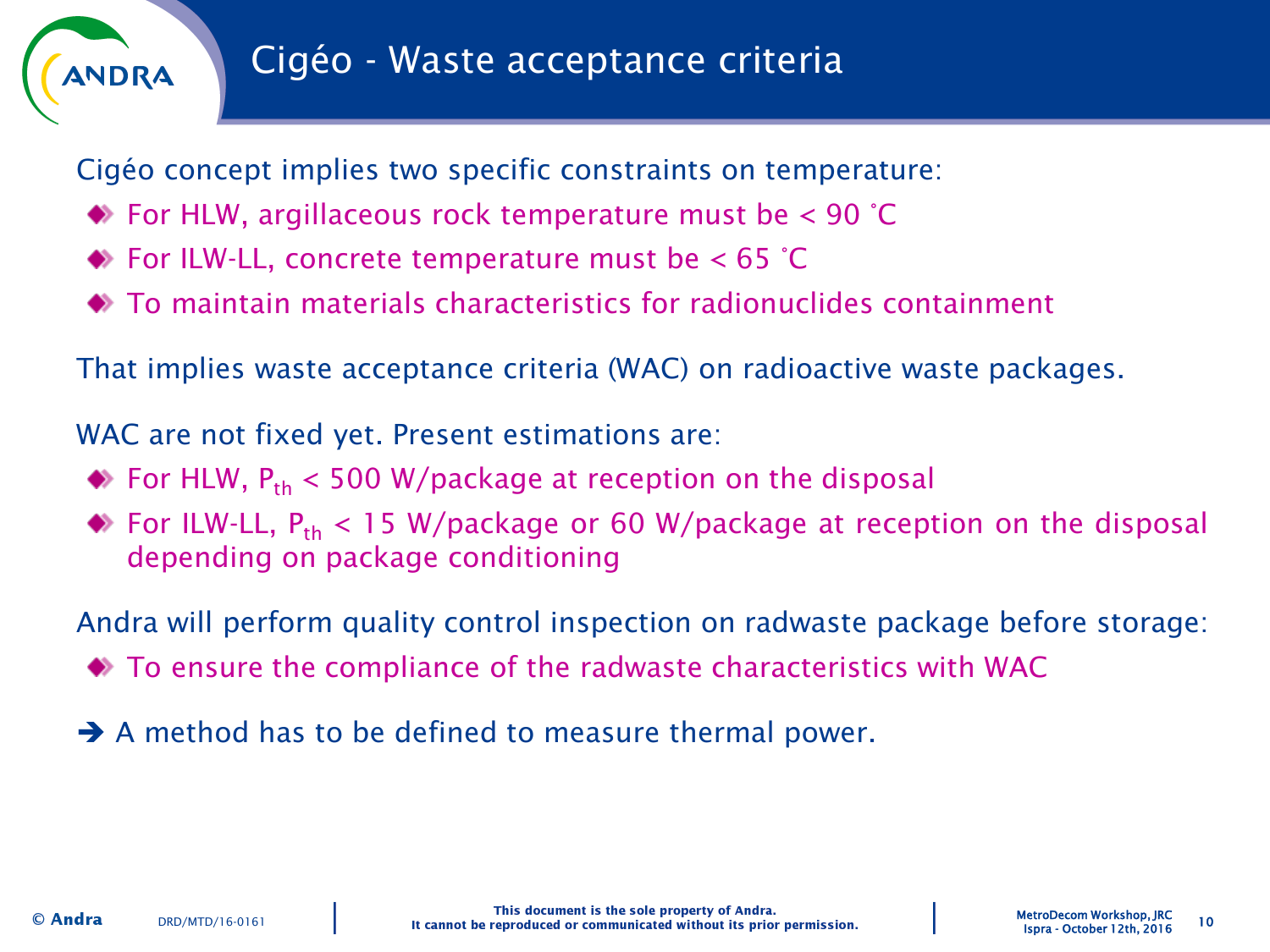

When produced, HLW and ILW-LL packages thermal power is evaluated from its known radioactive spectra.

In France, radwaste producers usually don't perform a direct measurement of thermal power.

 $\rightarrow$  For direct measurement a method has to be developed

Specifications on the system for direct thermal measurement:

- A maximal power measurement of 500 W
- ◆ An uncertainty of about 5 % on the range 0-500 W
- $\blacklozenge$  Volume of measured radwaste package: 0.175 to 2 m<sup>3</sup>

Calorimetry has already been studied and used for the thermal characterization of nuclear materials but existing systems are optimized for low thermal power (i.e. less than 1 W) and are not designed to measure packages up to 2  $m<sup>3</sup>$ . Existing systems are also not designed to operate with very high dose rates and with large objects.

## $\rightarrow$  Feasibility for HLW and ILW-LL packages heat power measurement has to be demonstrated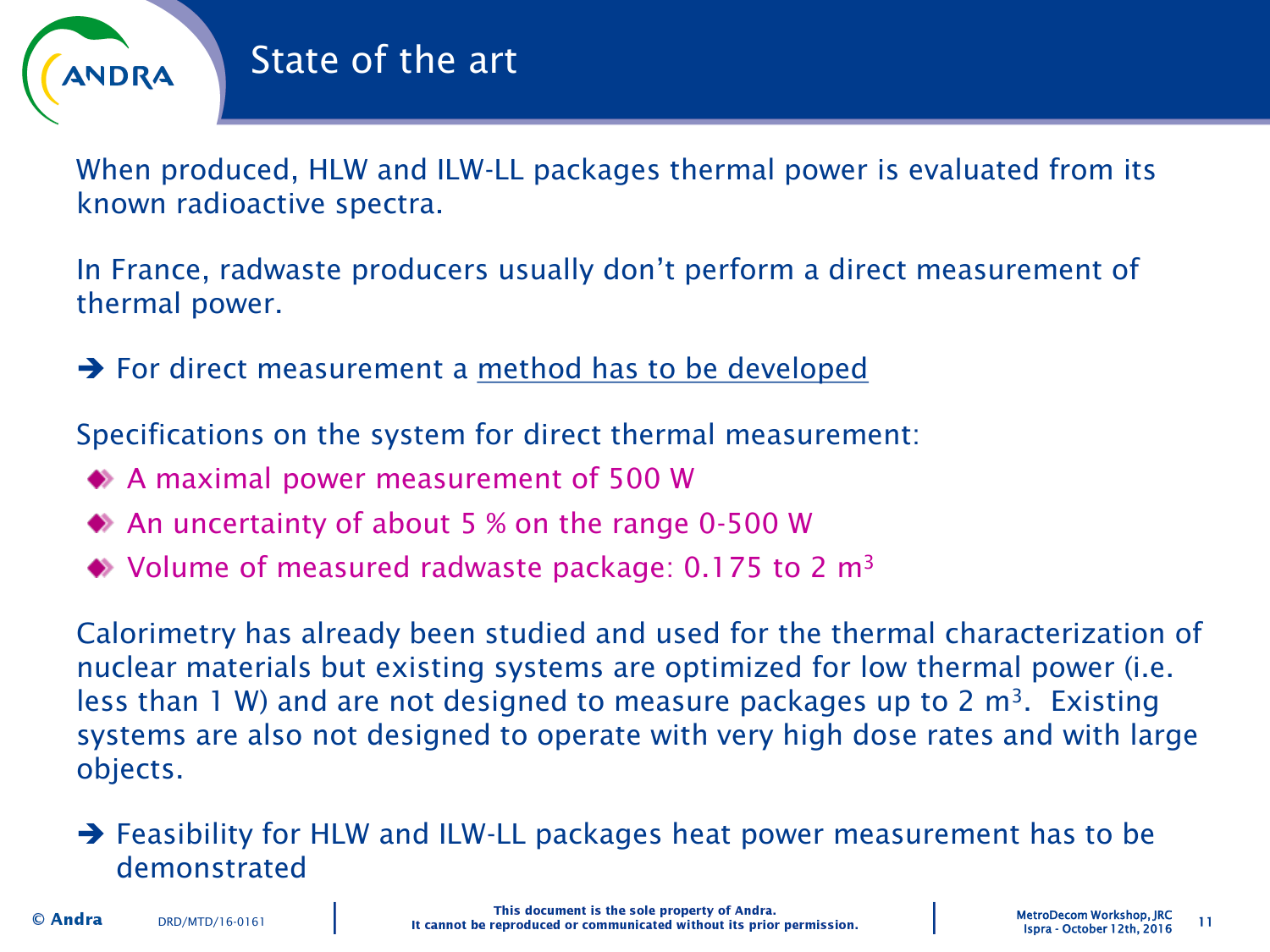

Feasibility study through different measurement approaches

- Measurement of the warming of a fluid circulating around the package
	- Dedicated study in MetroDecom Project (task 4.5)
- Direct heat flow measurement with static heat flux calorimeter (not presented here)
	- Andra/LNE collaboration
- ◆ Thermography (not presented here)
	- Andra/LNE collaboration

## Effect of radiation on calorimeter's components

● Andra/LNE/IRSN collaboration

Heat flux calorimeter prototype build by LNE (scale 1/5) **Thermography test (@LNE)** 



Le progrès, une passion à partager





This document is the sole property of Andra.<br>12 MetroDecom Workshop, JRC 12 (It cannot be reproduced or communicated without its prior permission. [12] Ispra - October 12th, 2016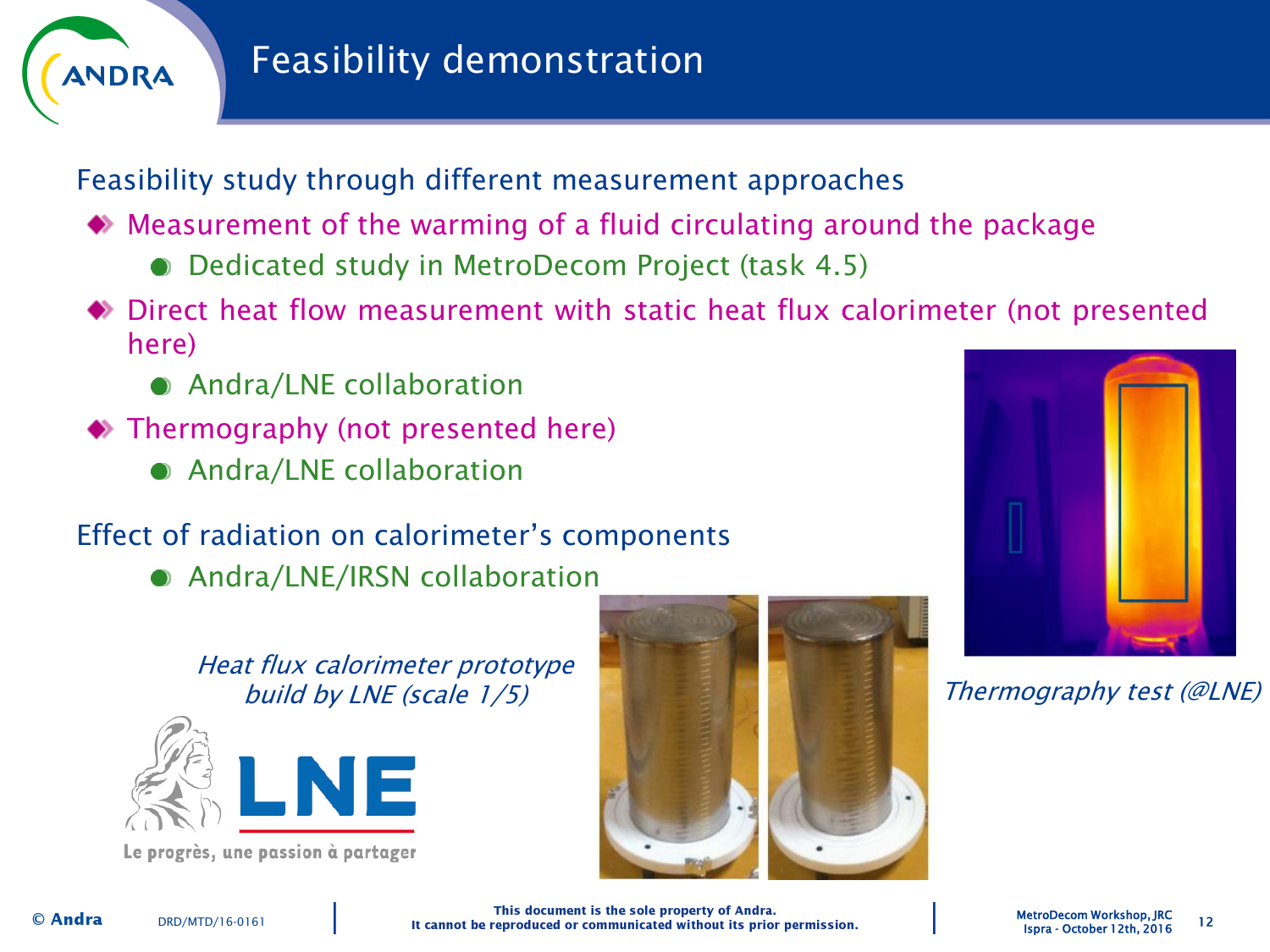

MetroDecom Task 4.5: Measurement of thermal power of radioactive waste packages before repository (LNE, Andra)

The aim of this task is to demonstrate the feasibility of a traceable calorimetric method for the direct measurement of thermal power (up to 500 W) of real size radioactive waste packages (from 0.175  $m^3$  up to 2  $m^3$ ) with an uncertainty of <5 %.

Main deliverables

- ◆ Design and build a calorimeter prototype
- ◆ Design and build a power reference package
- Experimental tests to evaluate the uncertainty budgets for the measurement of thermal power

Concept of the thermal power measurement:

- Measurement of the warming of a fluid circulating around the package "air flow calorimeter"
- ◆ Calculation of the thermal power from the increase of air temperature

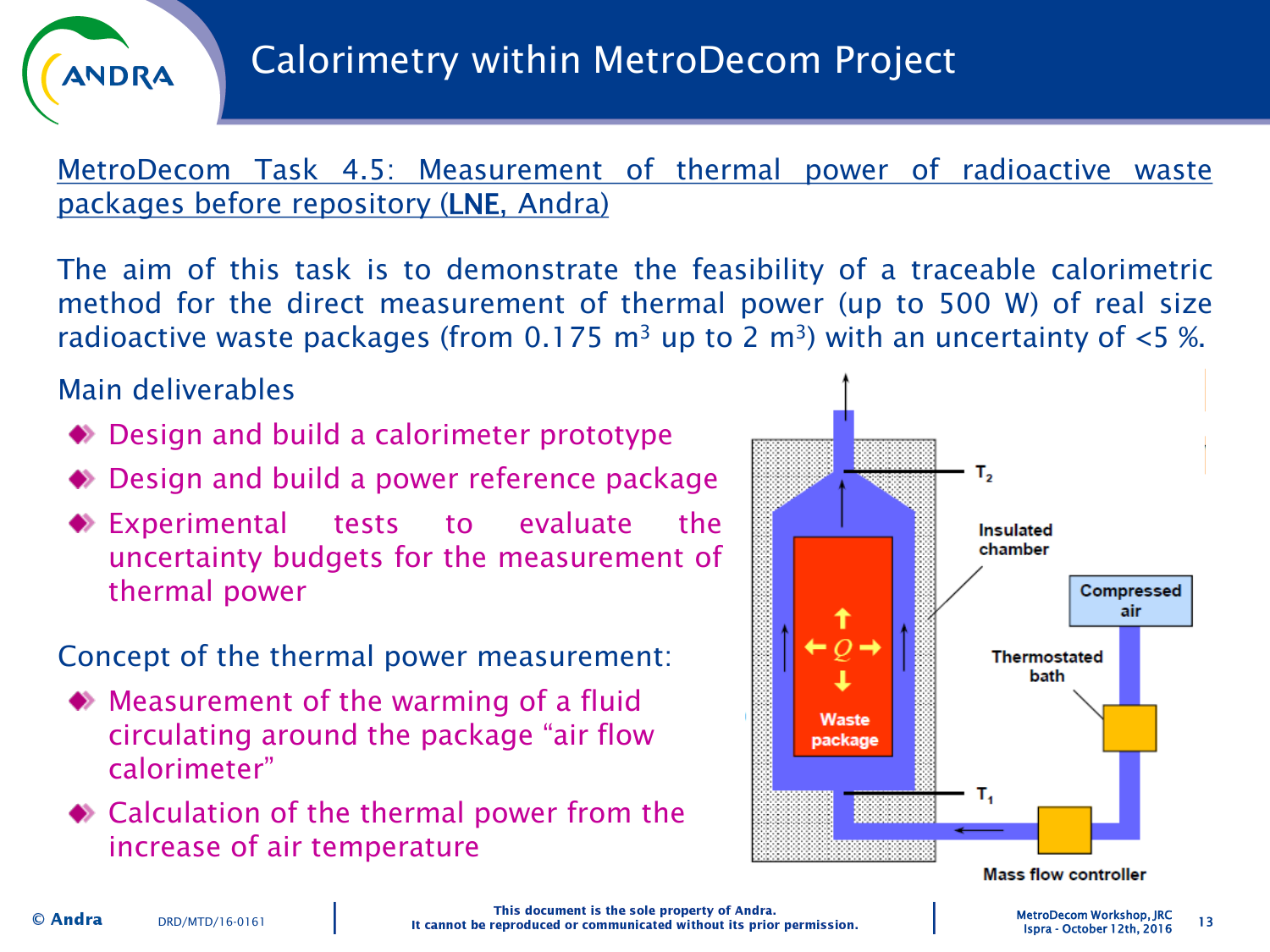

# Calorimetry within MetroDecom Project

## Air flow calorimeter prototype

- $\blacktriangleright$  Real scale (175 l)
- ◆ Temperature sensors are Ni wires
- Calibration of the calorimeter by electrical substitution
- Power reference package in real scale  $(h=1 338$  mm,  $d = 430$  mm)





#### Nickel wire ( $D = 50 \mu m$ ) Length  $\approx$  1.2 m



 $T = f(R)$ (Sensitivity  $\approx 0.17 \Omega / C$ )

### Calorimeter prototype  $\blacksquare$  Power reference

package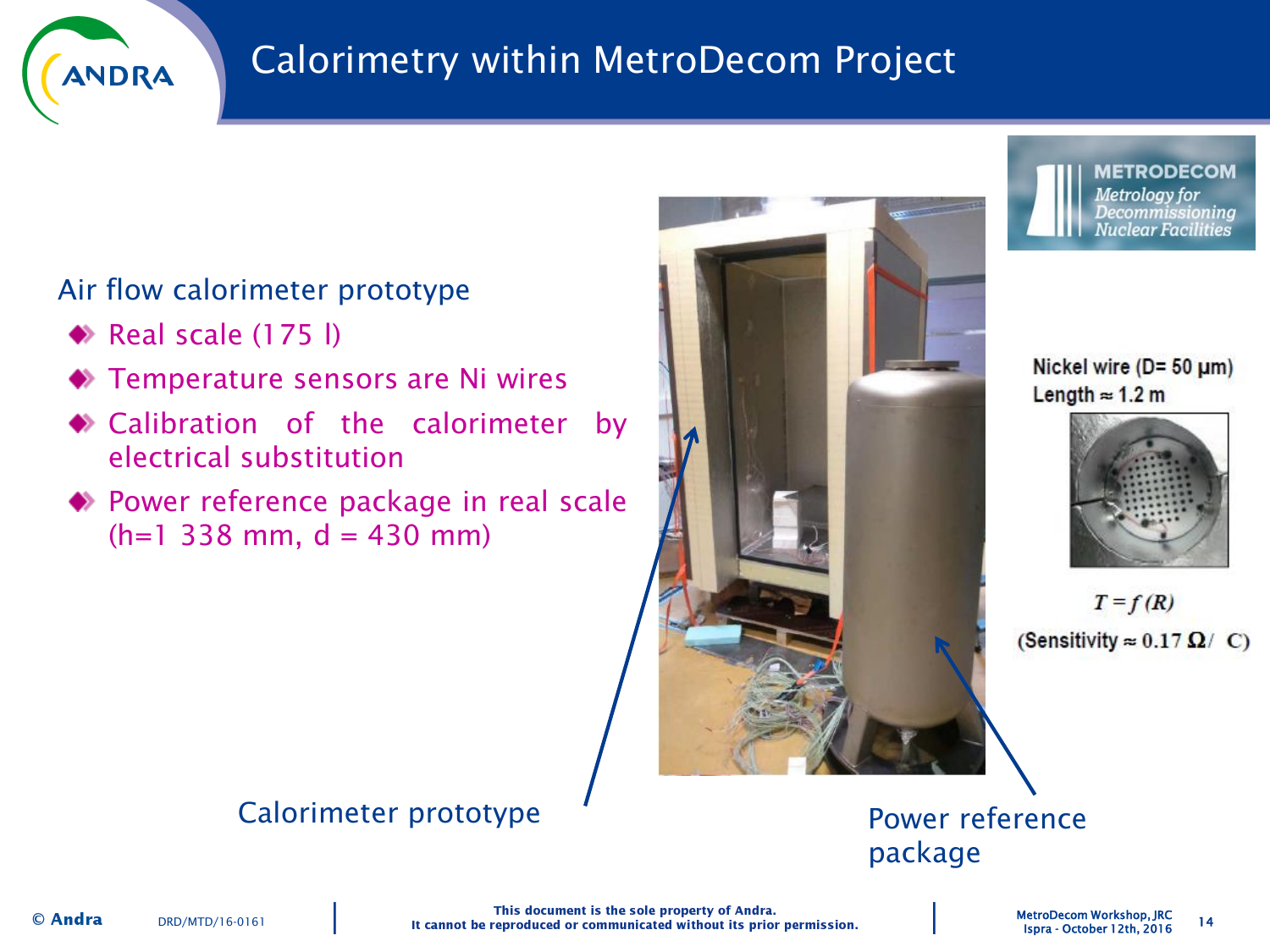

Metrological assessment in progress…





… and will be available and the end of MetroDecom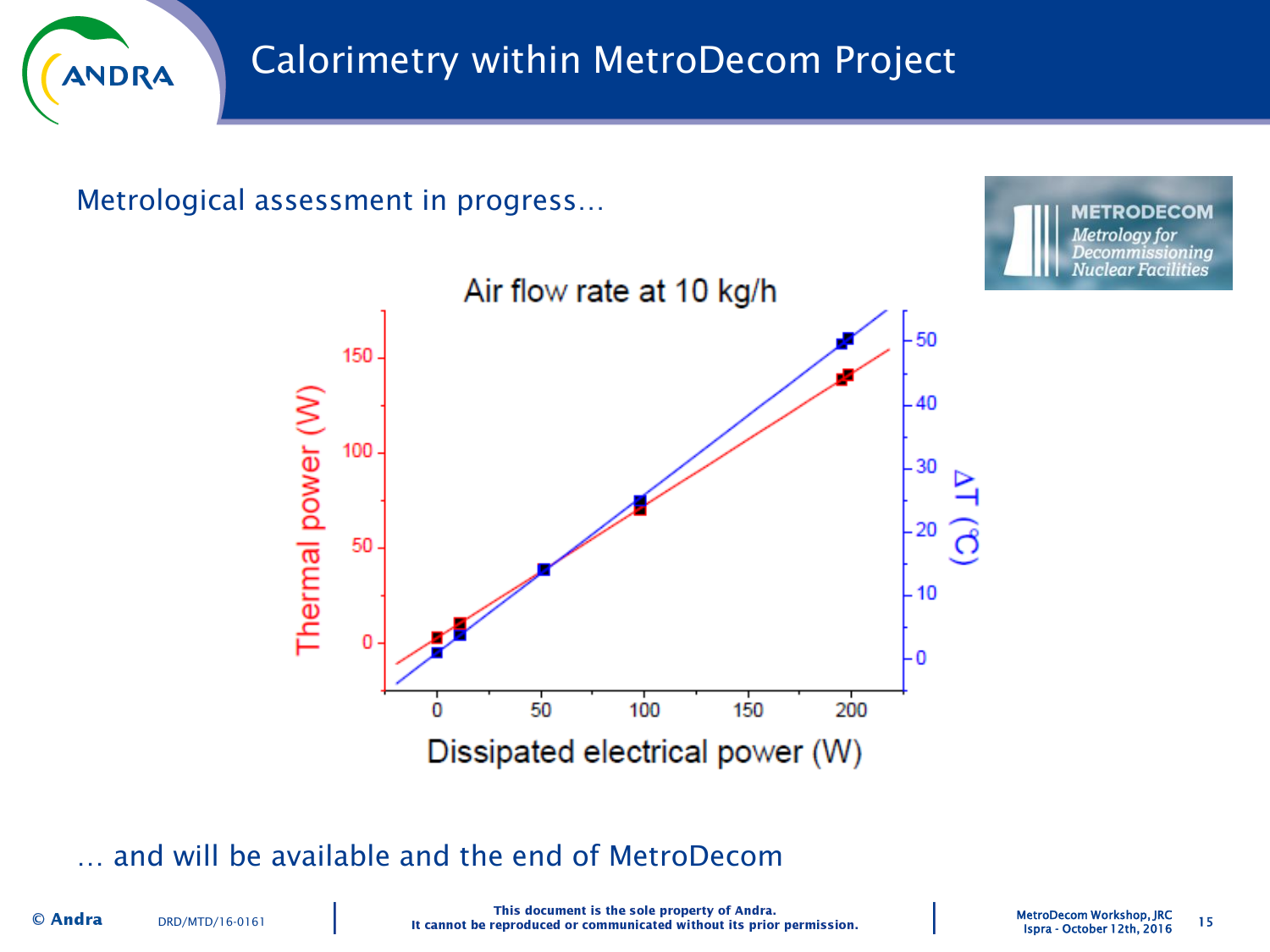



wires during irradiation (and many others things for other project…)

### $\rightarrow$  No dose effect seen on components characteristics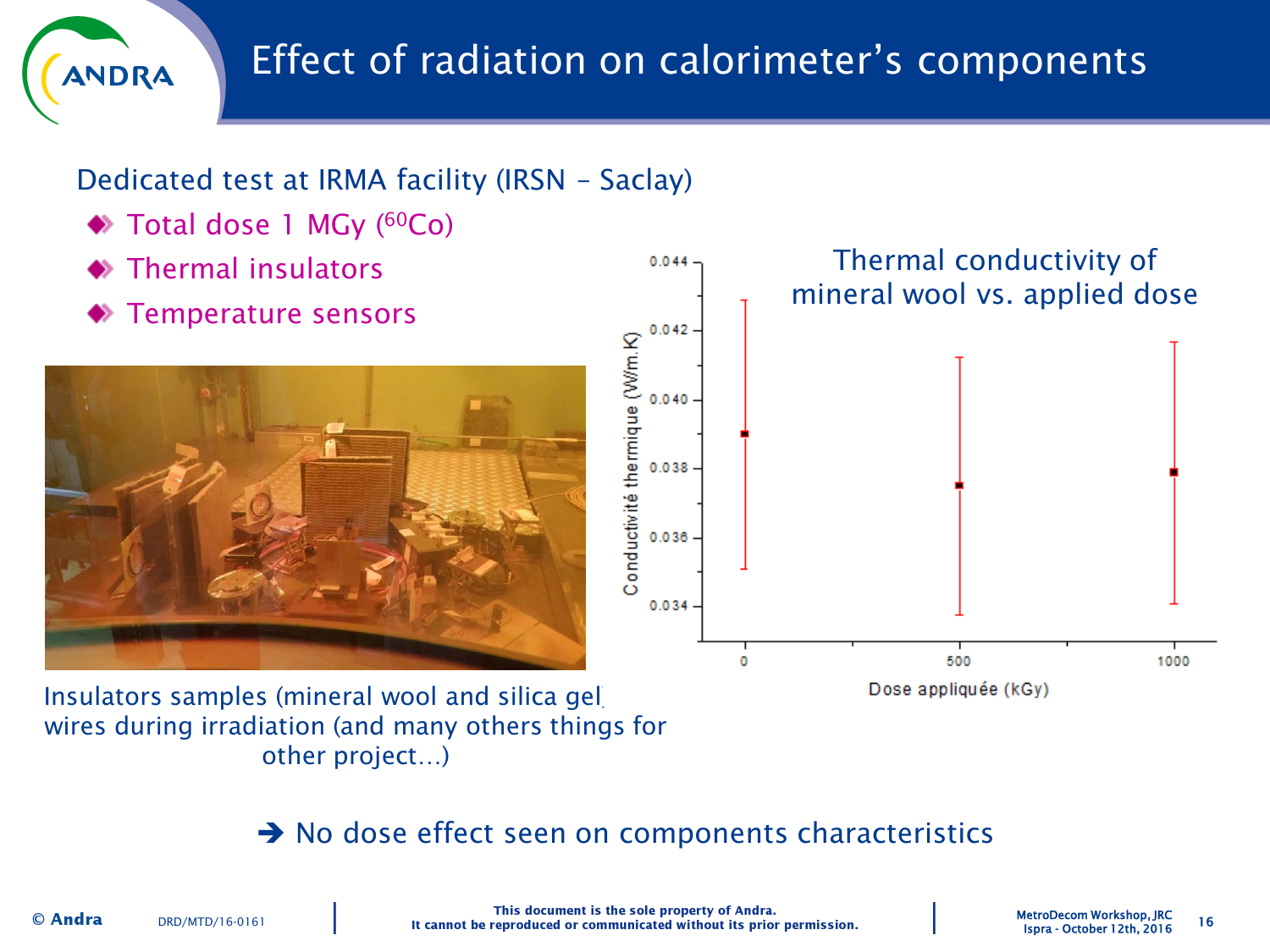

## Feasibility study through different measurement approaches

Calorimetric measurements of radioactive waste packages seems feasible

#### Next step

- Achieve feasibility study (metrological performances have to be evaluated)
	- **O** In collaboration with LNF
- Use thermal power measurement to improve characterization of nuclear waste (decrease uncertainties on radiological content)
	- CHANCE project

CHANCE project "Characterization of conditioned nuclear waste for its safe disposal in Europe"

- ◆ Project submitted to H2020 Euratom Work Program 2016-2017 (NFRP 7 topic "Research and innovation on the overall management of radioactive waste other than geological disposal" )
- CHANCE WP3 Benchmark of calorimeters and standard NDA (Non-Destructive Assay) methods for characterization of large volume waste drums (WP leader: KEP Nuclear)